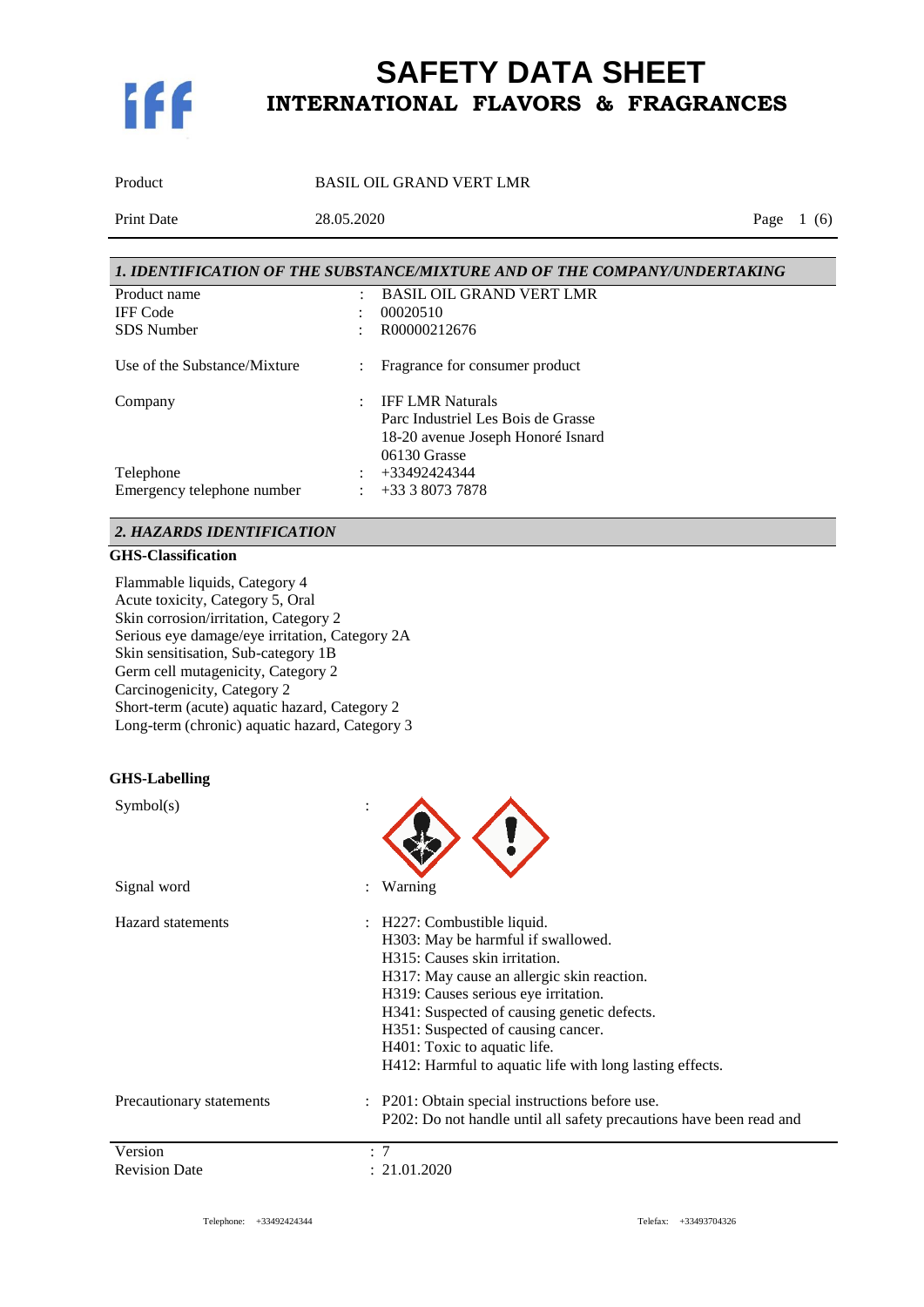

| Product           | <b>BASIL OIL GRAND VERT LMR</b>                                                                                                                                                                                                                                                                                                                                                                                                                                                                                                                                                                                                                                                                                                                                                                                                                                                                                                                                                                                                                                                                                                                                                                                                                  |  |
|-------------------|--------------------------------------------------------------------------------------------------------------------------------------------------------------------------------------------------------------------------------------------------------------------------------------------------------------------------------------------------------------------------------------------------------------------------------------------------------------------------------------------------------------------------------------------------------------------------------------------------------------------------------------------------------------------------------------------------------------------------------------------------------------------------------------------------------------------------------------------------------------------------------------------------------------------------------------------------------------------------------------------------------------------------------------------------------------------------------------------------------------------------------------------------------------------------------------------------------------------------------------------------|--|
| <b>Print Date</b> | 28.05.2020<br>Page $2(6)$                                                                                                                                                                                                                                                                                                                                                                                                                                                                                                                                                                                                                                                                                                                                                                                                                                                                                                                                                                                                                                                                                                                                                                                                                        |  |
|                   | understood.<br>P210: Keep away from heat/sparks/open flames/hot surfaces. No<br>smoking.<br>P261: Avoid breathing dust/ fume/ gas/ mist/ vapours/ spray.<br>P264: Wash skin thoroughly after handling.<br>P272: Contaminated work clothing should not be allowed out of the<br>workplace.<br>P273: Avoid release to the environment.<br>P280: Wear protective gloves/ protective clothing/ eye protection/<br>face protection.<br>P302 + P352: IF ON SKIN: Wash with plenty of water.<br>P305 + P351 + P338: IF IN EYES: Rinse cautiously with water for<br>several minutes. Remove contact lenses, if present and easy to do.<br>Continue rinsing.<br>P312: Call a POISON CENTER/doctor if you feel unwell.<br>P333 + P313: If skin irritation or rash occurs: Get medical advice/<br>attention.<br>$P337 + P313$ : If eye irritation persists: Get medical advice/attention.<br>$P362 + P364$ : Take off contaminated clothing and wash it before<br>reuse.<br>$P370 + P378$ : In case of fire: Use dry sand, dry chemical or alcohol-<br>resistant foam to extinguish.<br>P403 + P235: Store in a well-ventilated place. Keep cool.<br>P405: Store locked up.<br>P501: Dispose of contents/ container to an approved waste disposal<br>plant. |  |

| 3. COMPOSITION/INFORMATION ON INGREDIENTS |  |                                    |
|-------------------------------------------|--|------------------------------------|
| Molecular formula                         |  | $\pm$ UVCB.                        |
| Molecular weight                          |  | $: 120$ g/mol                      |
| CAS-No.                                   |  | $\therefore$ 8015-73-4, 84775-71-3 |

| <b>4. FIRST AID MEASURES</b>    |                                                                                                                                                                                                                       |
|---------------------------------|-----------------------------------------------------------------------------------------------------------------------------------------------------------------------------------------------------------------------|
| Inhalation                      | : Remove from exposure site to fresh air and keep at rest. If victim is<br>unconscious, remove foreign bodies from the mouth. If victim has<br>stopped breathing, give artificial respiration. Obtain medical advice. |
| Skin contact                    | : Remove contaminated clothes. Wash thoroughly with water (and<br>soap). Contact physician if symptoms persist.                                                                                                       |
| Eye contact                     | : Flush immediately with water for at least 15 minutes. Contact<br>physician if symptoms persist.                                                                                                                     |
| Ingestion                       | Rinse mouth with water and obtain medical advice.<br>٠                                                                                                                                                                |
| <b>5. FIREFIGHTING MEASURES</b> |                                                                                                                                                                                                                       |
| Suitable extinguishing media    | : Carbondioxide, dry chemical, foam.                                                                                                                                                                                  |
| Version                         | : 7                                                                                                                                                                                                                   |
| <b>Revision Date</b>            | : 21.01.2020                                                                                                                                                                                                          |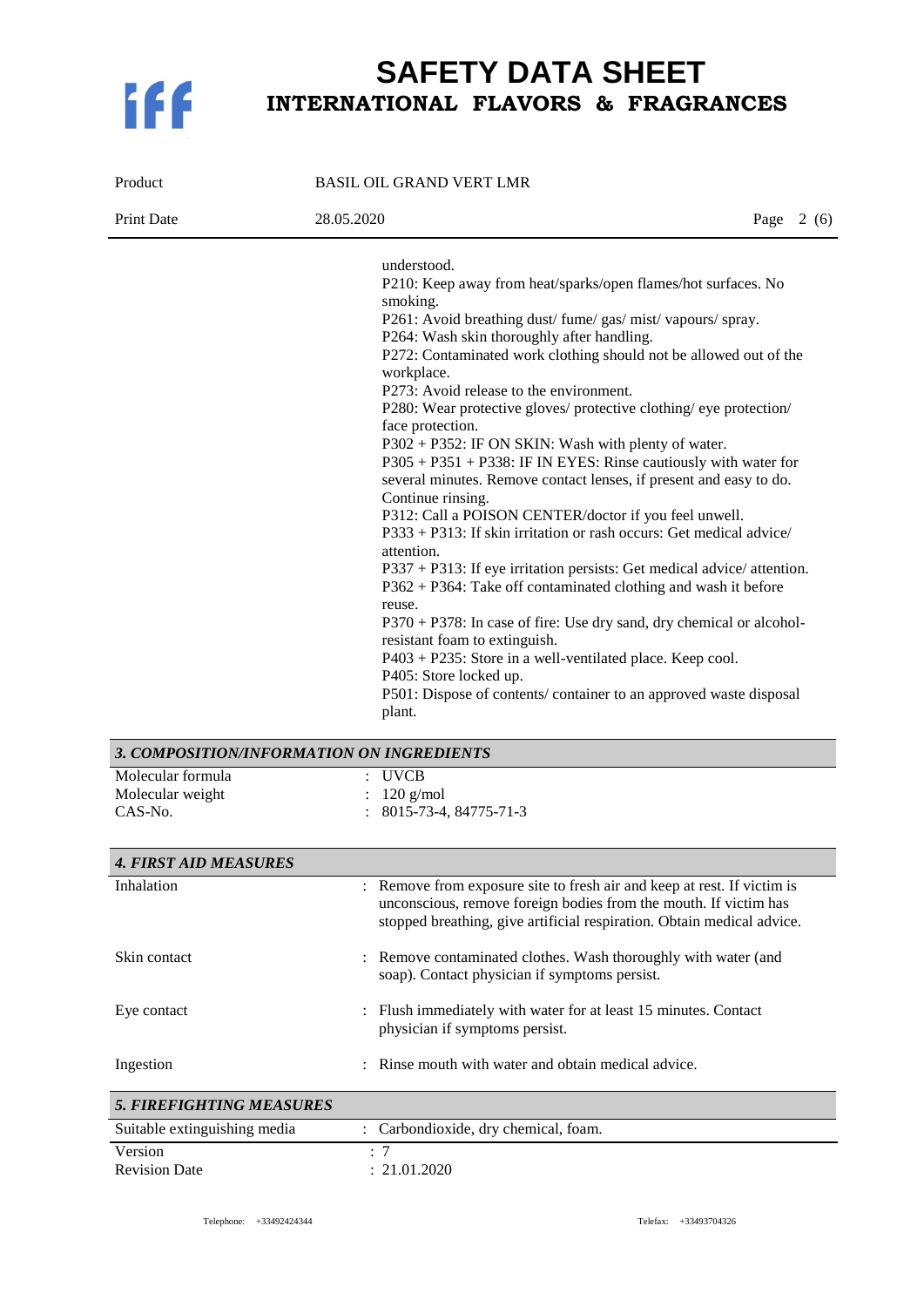

#### Product BASIL OIL GRAND VERT LMR

Print Date 28.05.2020 Page 3 (6)

| <b>6. ACCIDENTAL RELEASE MEASURES</b>              |                                                                                                                                                                                                                                                                                                                                                                                                                                                                                                                                                  |  |
|----------------------------------------------------|--------------------------------------------------------------------------------------------------------------------------------------------------------------------------------------------------------------------------------------------------------------------------------------------------------------------------------------------------------------------------------------------------------------------------------------------------------------------------------------------------------------------------------------------------|--|
| Personal precautions                               | : Avoid inhalation and contact with skin and eyes. A self-contained<br>breathing apparatus is recommended in case of a major spill.                                                                                                                                                                                                                                                                                                                                                                                                              |  |
| Environmental precautions                          | Keep away from drains, surface- and groundwater and soil.                                                                                                                                                                                                                                                                                                                                                                                                                                                                                        |  |
| Methods for cleaning up                            | Clean up spillage promptly. Remove ignition sources. Provide<br>adequate ventilation. Avoid excessive inhalation of vapours. Gross<br>spillages should be contained by use of sand or inert powder and<br>disposed of according to the local regulations.                                                                                                                                                                                                                                                                                        |  |
| 7. HANDLING AND STORAGE                            |                                                                                                                                                                                                                                                                                                                                                                                                                                                                                                                                                  |  |
| <b>Handling</b>                                    |                                                                                                                                                                                                                                                                                                                                                                                                                                                                                                                                                  |  |
| Advice on safe handling                            | : Avoid excessive inhalation of concentrated vapors. Follow good<br>manufacturing practices for housekeeping and personal hygiene.<br>Wash any exposed skin immediately after any chemical contact,<br>before breaks and meals, and at the end of each work period.<br>Contaminated clothing and shoes should be thoroughly cleaned<br>before re-use.                                                                                                                                                                                            |  |
|                                                    | If appropriate, procedures used during the handling of this material<br>should also be used when cleaning equipment or removing residual<br>chemicals from tanks or other containers, especially when steam or<br>hot water is used, as this may increase vapor concentrations in the<br>workplace air. Where chemicals are openly handled, access should<br>be restricted to properly trained employees.<br>Keep all heated processes at the lowest necessary temperature in<br>order to minimize emissions of volatile chemicals into the air. |  |
| Advice on protection against fire and<br>explosion | : Keep away from ignition sources and naked flame.                                                                                                                                                                                                                                                                                                                                                                                                                                                                                               |  |
| <b>Storage</b>                                     |                                                                                                                                                                                                                                                                                                                                                                                                                                                                                                                                                  |  |
| Requirements for storage areas and<br>containers   | Store in a cool, dry, ventilated area away from heat sources. Keep<br>$\ddot{\phantom{a}}$<br>containers upright and tightly closed when not in use.                                                                                                                                                                                                                                                                                                                                                                                             |  |
| 8. EXPOSURE CONTROLS/PERSONAL PROTECTION           |                                                                                                                                                                                                                                                                                                                                                                                                                                                                                                                                                  |  |
|                                                    | Verify if the substances declared in section 3 have relevant national exposure limits.                                                                                                                                                                                                                                                                                                                                                                                                                                                           |  |
| Personal protective equipment                      |                                                                                                                                                                                                                                                                                                                                                                                                                                                                                                                                                  |  |
|                                                    |                                                                                                                                                                                                                                                                                                                                                                                                                                                                                                                                                  |  |
| Respiratory protection                             | : Use local exhaust ventilation around open tanks and other open<br>sources of potential exposures in order to avoid excessive inhalation,<br>including places where this material is openly weighed or measured.<br>In addition, use general dilution ventilation of the work area to                                                                                                                                                                                                                                                           |  |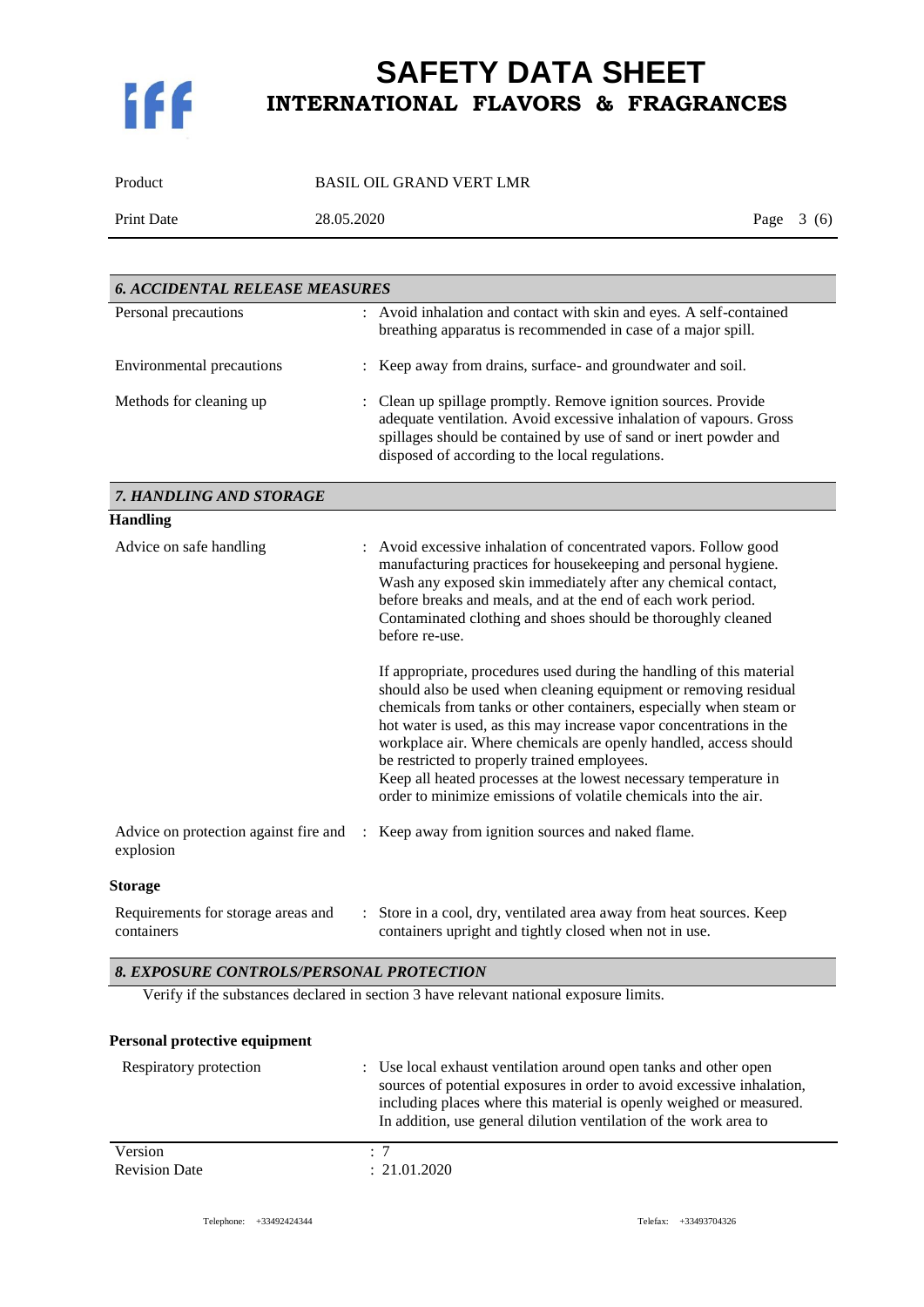

| Product             | <b>BASIL OIL GRAND VERT LMR</b>                                                                                                                                                                                                                                                                                                                                                                                                                                                                                                                                                                                                                                                                                                                                                                                                                                                                                                                                                                                    |  |
|---------------------|--------------------------------------------------------------------------------------------------------------------------------------------------------------------------------------------------------------------------------------------------------------------------------------------------------------------------------------------------------------------------------------------------------------------------------------------------------------------------------------------------------------------------------------------------------------------------------------------------------------------------------------------------------------------------------------------------------------------------------------------------------------------------------------------------------------------------------------------------------------------------------------------------------------------------------------------------------------------------------------------------------------------|--|
| Print Date          | 28.05.2020<br>Page $4(6)$                                                                                                                                                                                                                                                                                                                                                                                                                                                                                                                                                                                                                                                                                                                                                                                                                                                                                                                                                                                          |  |
|                     | eliminate or reduce possible worker exposures.<br>No respiratory protection is required during normal operations in a<br>workplace where engineering controls such as adequate ventilation,<br>etc. are sufficient.                                                                                                                                                                                                                                                                                                                                                                                                                                                                                                                                                                                                                                                                                                                                                                                                |  |
|                     | If engineering controls and safe work practices are not sufficient, an<br>approved, properly fitted respirator with organic vapor cartridges or<br>canisters and particulate filters should be used:                                                                                                                                                                                                                                                                                                                                                                                                                                                                                                                                                                                                                                                                                                                                                                                                               |  |
|                     | a) while engineering controls and appropriate safe work practices<br>and/or procedures are being implemented; or<br>b)during short term maintenance procedures when engineering<br>controls are not in normal operation or are not sufficient; or<br>c) if normal operational workplace vapor concentration in the air is<br>increased due to heat;<br>d) during emergencies; or<br>e) if engineering controls and operational practices are not sufficient<br>to reduce airborne concentrations below an established occupational<br>exposure limit.                                                                                                                                                                                                                                                                                                                                                                                                                                                              |  |
| Hygiene measures    | To the extent deemed appropriate, implement pre-placement and<br>$\ddot{\cdot}$<br>regularly scheduled ascertainment of symptoms and spirometry<br>testing of lung function for workers who are regularly exposed to<br>this material.<br>To the extent deemed appropriate, use an experienced air sampling<br>expert to identify and measure volatile chemicals that could be<br>present in the workplace air to determine potential exposures and to<br>ensure the continuing effectiveness of engineering controls and<br>operational practices to minimize exposure.                                                                                                                                                                                                                                                                                                                                                                                                                                           |  |
| Protective measures | In December 2003, the National Institute for Occupational Safety<br>and Health ("NIOSH") published an Alert on preventing lung<br>disease in workers who use or make flavorings [NIOSH Publication<br>Number 2004-110].<br>In August 2004, the United States Flavor and Extract Manufacturers<br>Association (FEMA) issued a report entitled "Respiratory Safety in<br>the Flavor Manufacturing Workplace".<br>Both of these reports provide recommendations for reducing<br>employee exposure and for medical surveillance in the workplace.<br>The recommendations in these reports are generally applicable to the<br>use of any chemical in the workplace and you are strongly urged to<br>review both of these reports.<br>The report published by FEMA also contains a list of "high priority"<br>chemicals. If any of these chemicals are present in this product at a<br>concentration $> = 1.0\%$ due to an intentional addition by IFF, the<br>chemical(s) will be identified in this safety data sheet. |  |

Version : 7<br>Revision Date : 21.01.2020 Revision Date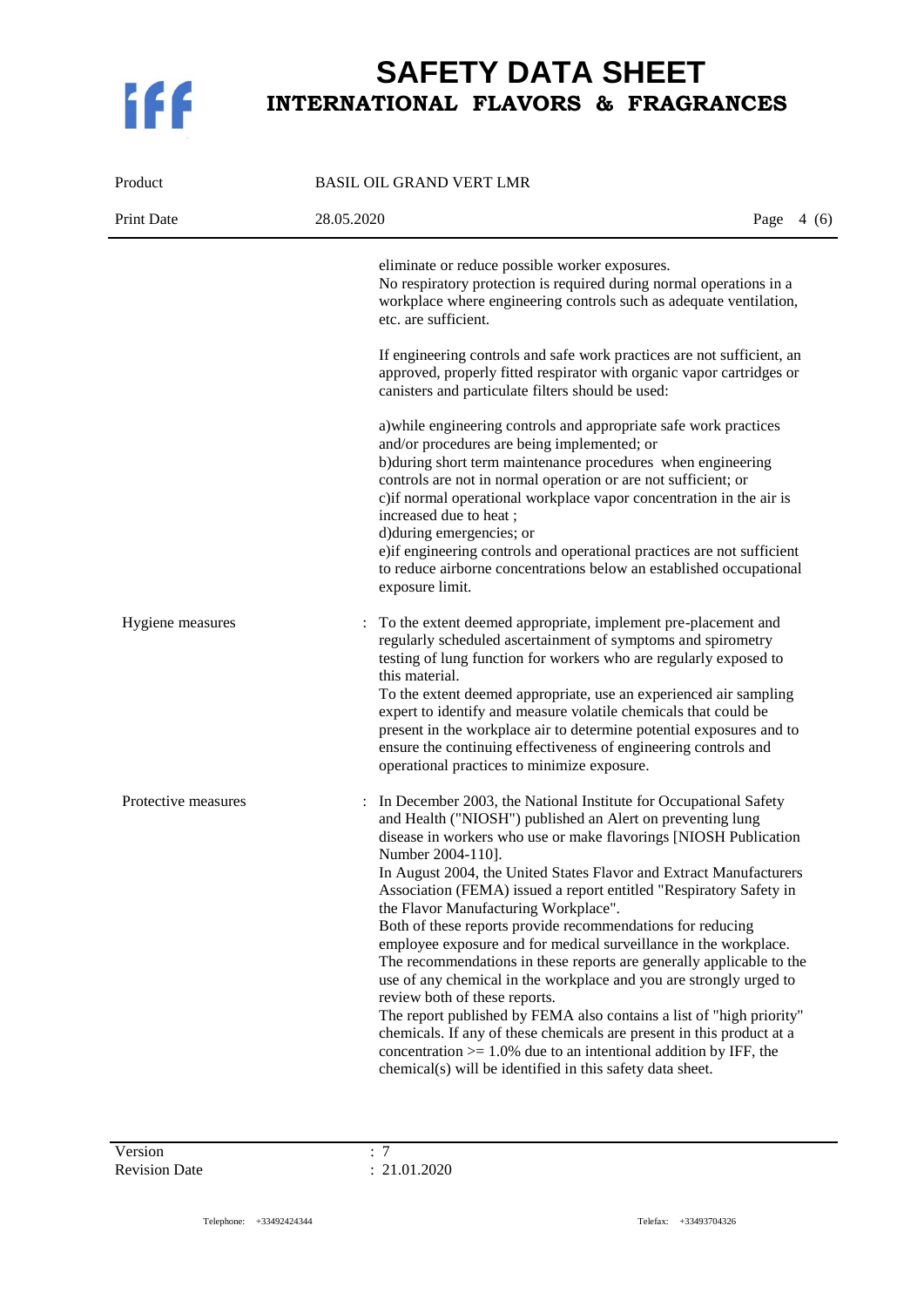

| Product                                                                              | <b>BASIL OIL GRAND VERT LMR</b>                                                                                                                |  |
|--------------------------------------------------------------------------------------|------------------------------------------------------------------------------------------------------------------------------------------------|--|
| <b>Print Date</b>                                                                    | 28.05.2020                                                                                                                                     |  |
| 9. PHYSICAL AND CHEMICAL PROPERTIES                                                  |                                                                                                                                                |  |
| Appearance                                                                           |                                                                                                                                                |  |
| Physical state<br>Colour                                                             | $:$ liquid<br>yellow                                                                                                                           |  |
| Odour                                                                                | conforms to standard                                                                                                                           |  |
| <b>Safety data</b>                                                                   |                                                                                                                                                |  |
| Flash point                                                                          | 70 °C                                                                                                                                          |  |
| Vapour pressure                                                                      | $0.13$ hPa<br>Note: Calculated                                                                                                                 |  |
| <b>10. STABILITY AND REACTIVITY</b>                                                  |                                                                                                                                                |  |
| Conditions to avoid                                                                  | : Remarks: Direct sources of heat.                                                                                                             |  |
| Hazardous decomposition products                                                     | : Note: Carbon monoxide and unidentified organic compounds may<br>be formed during combustion.                                                 |  |
| Hazardous reactions                                                                  | Presents no significant reactivity hazard, by itself or in contact with<br>water. Avoid contact with strong acids, alkali or oxidizing agents. |  |
| 11. TOXICOLOGICAL INFORMATION                                                        |                                                                                                                                                |  |
| Acute oral toxicity                                                                  | LD50 Oral (Rat) = $2,790$ mg/kg                                                                                                                |  |
| Acute dermal toxicity                                                                | LD50 (Rabbit) = $>$ 5,000 mg/kg                                                                                                                |  |
| Skin irritation                                                                      | Skin irritation (, Not tested on animals)                                                                                                      |  |
| Eye irritation<br>Sensitisation                                                      | Eye irritation<br>Skin Sensitizer (OECD 429, Mouse)                                                                                            |  |
| 12. ECOLOGICAL INFORMATION                                                           |                                                                                                                                                |  |
| Elimination information (persistence and degradability)                              |                                                                                                                                                |  |
| Biodegradability                                                                     | Readily biodegradable. (74 %, OECD Test Guideline 301D)                                                                                        |  |
| <b>Ecotoxicity effects</b><br>Toxicity to daphnia and other<br>aquatic invertebrates | EL50(48 h, Daphnia magna (Water flea)) = $23.8 \text{ mg/l}$ (OECD Test<br>$\ddot{\cdot}$<br>Guideline 202)                                    |  |
| <b>13. DISPOSAL CONSIDERATIONS</b>                                                   |                                                                                                                                                |  |
| Product                                                                              | Disposal together with normal waste is not allowed. Special disposal<br>$\ddot{\cdot}$<br>required according to local regulations.             |  |
| Contaminated packaging                                                               | Empty containers should be taken to an approved waste handling site<br>for recycling or disposal.                                              |  |
|                                                                                      |                                                                                                                                                |  |
| Varsion                                                                              | $\mathcal{I}$                                                                                                                                  |  |